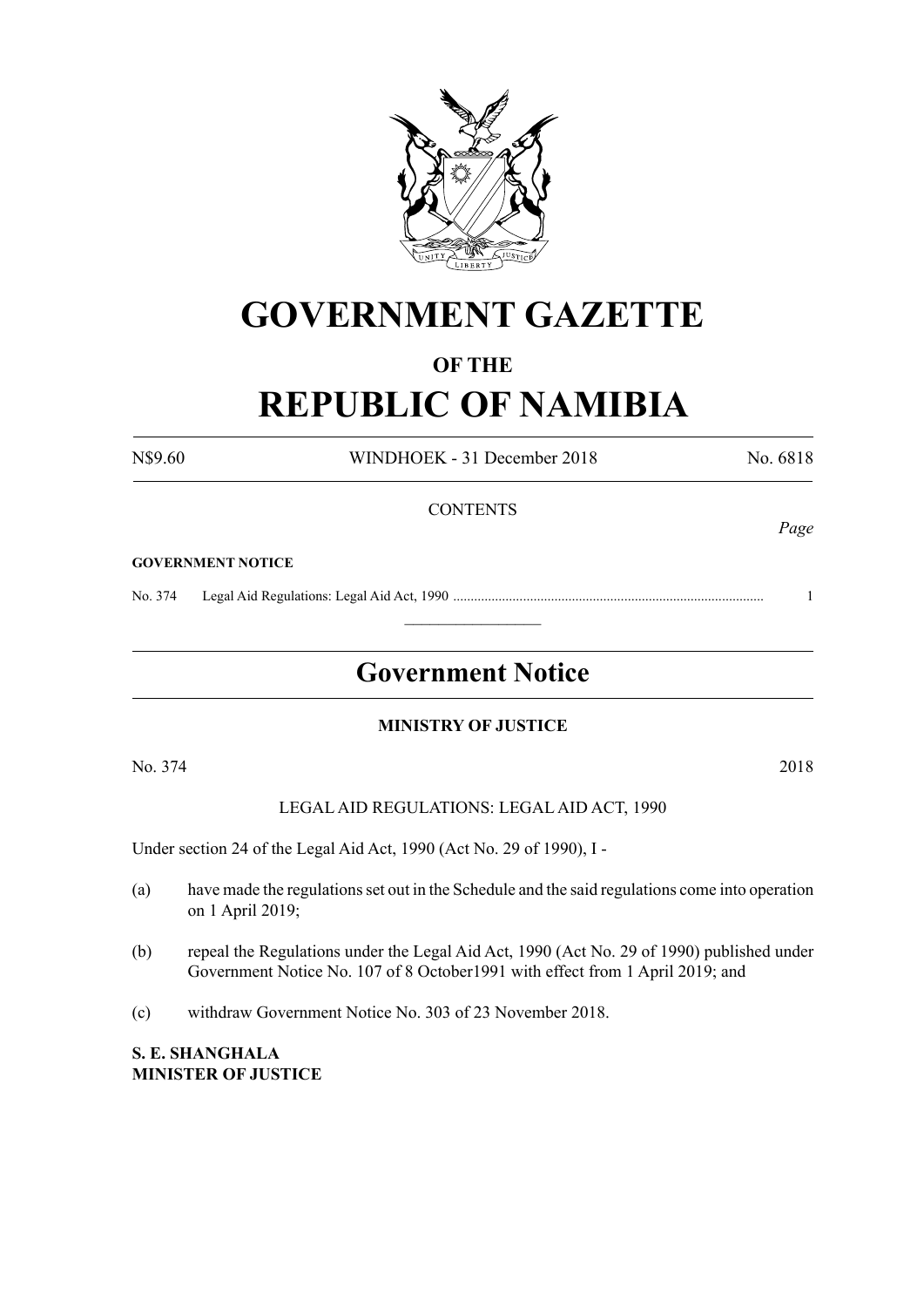# **SCHEDULE**

# **Definitions**

**1.** In these regulations a word or an expression to which a meaning has been given in the Act has that meaning, and unless the context otherwise indicates -

"dependant" means minor child, including a stepchild, legally adopted child, child born of a marriage under customary law, and a child born outside marriage or any such child who is not a minor, but who is not self-supporting by reason of any permanent physical or mental disability and includes, in the case of a person who is a breadwinner, his or her spouse;

"the Act" means the Legal Aid Act, 1990 (Act No. 29 of 1990);

"tribunal" means any board, council, body or other authority referred to in section 22 (1) of the Act.

## **Eligibility for legal aid**

**2.** (1) A person may qualify for legal aid if his or her monthly income, as determined in accordance with the provisions of subregulation (3), does not exceed the amount of N\$3500 but subject to the provisions of subregulation (2).

(2) The Director may use his or her discretion to grant legal aid where the amount mentioned in subregulation (1) is exceeded by an amount of not more than N\$1000 and it is in the interest of justice that the application be granted.

(3) For the purpose of subregulation (1) "income" means the balance of the applicant's income, from whatever source including any salary, wage, bonus, pension, allowance, value of livestock owned by the applicant or any money received in respect of the applicant's maintenance, and further includes the value of any immovable or movable property including livestock the applicant owns, and may sell in order to raise funds for his or her case at any period.

(4) For purposes of subregulation (3), income as well as the value of movable and immovable property that the applicant may sell to raise funds for his or her case excludes the items stated in section 16 of the Act and further excludes any amount deducted for any commitment in respect of -

- (a) a compulsory contribution to a pension fund;
- (b) employee's tax in terms of section 80 of the Income Tax Act, 1981 (Act No. 24 of 1981);
- (c) the maintenance of any other person pursuant to a court order or evidence is produced to the satisfaction of the Director that some form of maintenance is in fact being provided in kind or cash; and
- (d) any financial obligation arising from a bond towards the purchase of a dwelling house.

(5) The income of an applicant's spouse may not be taken into account for the purpose of determining the applicant's income in terms of this regulation except where the applicant is married in community of property.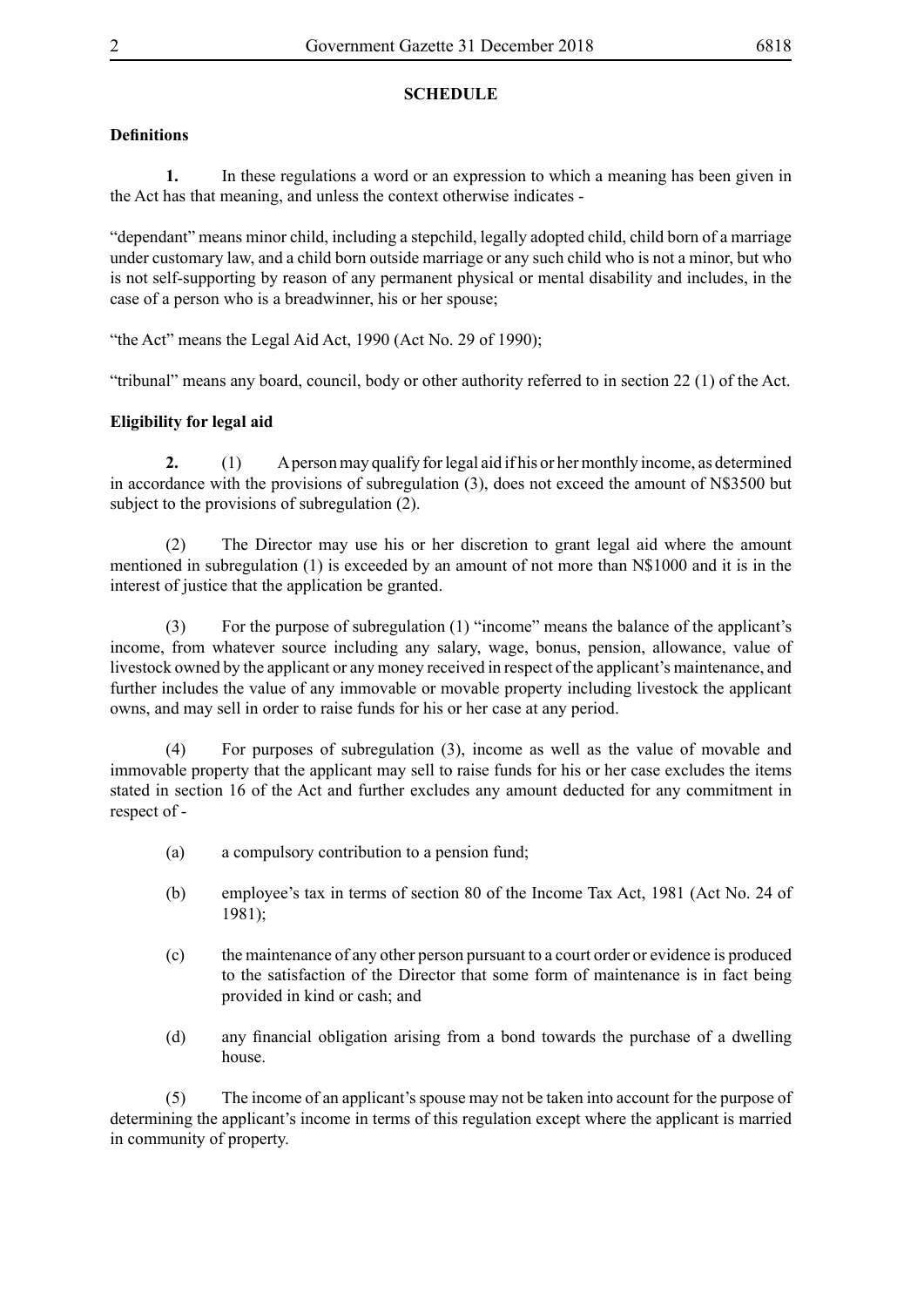## **Application for legal aid**

**3.** (1) An application for legal aid must be in the form as set out in Form 1 of Annexure A, subject to the provisions of regulation (4), and must be delivered to the Director, or to a designated officer at the nearest Magistrates' Court.

(2) The Director may require a legal aid applicant to attend an oral interview for the purpose of -

- (a) clarifying any information contained in the application; or
- (b) obtaining any further information which the Director considers to be relevant in relation to the application.

(3) Where an application has been delivered to a designated officer at the Magistrates' Court, the designated officer must transmit such application to the Director as soon as possible.

## **Contribution to costs of legal aid**

**4.** (1) Every applicant who is granted legal aid must pay a contribution of N\$350.

(2) The Director may waive the contribution referred to in subregulation (1) where the applicant shows that he or she is unable to pay the contribution.

(3) The contribution required to be made towards the costs of legal aid must be paid to the Director within 14 working days from the date on which the Director notifies the person concerned that he or she is required to make such a contribution, or within such further period as the Director may allow.

(4) The Director may not issue instructions to a legal practitioner or legal aid counsel to represent a person who has been granted legal aid until such a person has paid his or her contribution, except where a matter is already before court.

(5) The contribution must be paid into the State Revenue Fund and is not refundable, except in a case in which no legal assistance was rendered.

#### **Legal practitioners' fees**

**5.** A practitioner to whom the Director has allocated a matter under section 6 or 12 of the Act is be entitled to the appropriate fees set out in Annexure "B" for the services rendered by such practitioner as long as the invoice is accompanied by a detailed report on the status of the legal aid matter being claimed for by such practitioner.

#### **Notice of grant of legal aid**

**6.** When the Director, legal aid counsel, legal assistant or a practitioner represents a legally-aided person in any civil or criminal matter before a court or any proceeding before a tribunal, he or she must file with the court or tribunal where such matter is pending and with the opposing party, a notice in the form as set out in Form 2 of Annexure A.

#### **Notice of termination of legal aid**

**7.** If the Director terminates the legal aid granted to a person in any matter or proceedings referred to in regulation 6, the Director, legal aid counsel, legal aid assistant or practitioner to whom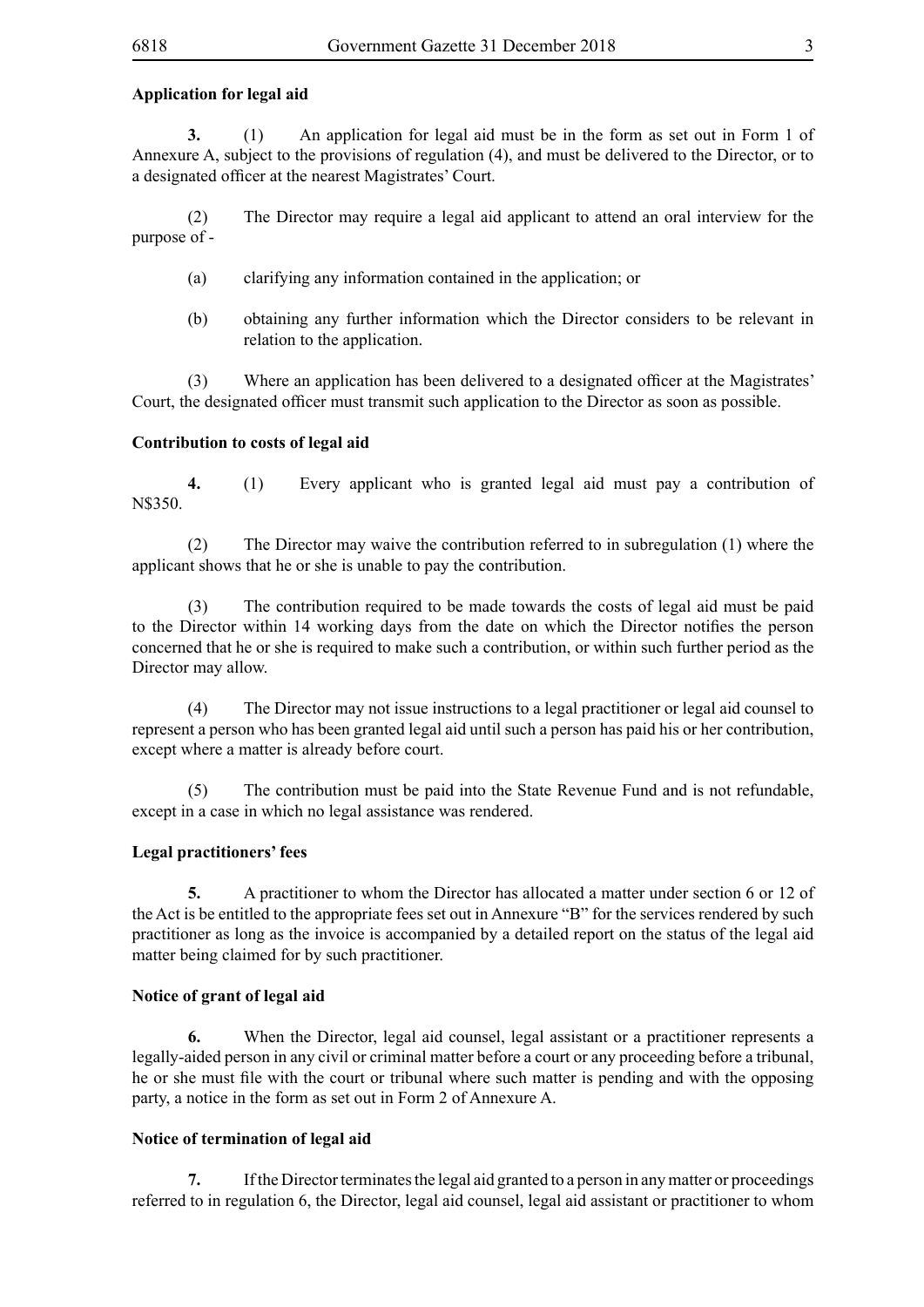such matter was allocated to by the Director must file with the court or tribunal and with the opposing party, a notice in the form as set out in Form 3 of Annexure A.

## **Prescribed forms**

**8.** (1) A recommendation for legal aid in terms of any provision of the Act must be in the form as set out in Form 4 of Annexure A.

 (2) A legal aid certificate referred to in section 14 of the Act must be issued in the form as set out in Form 5 of Annexure A.

 (3) A special legal aid certificate referred to in section 12 (1) of the Act must be issued in the form as set out in Form 6 of Annexure A.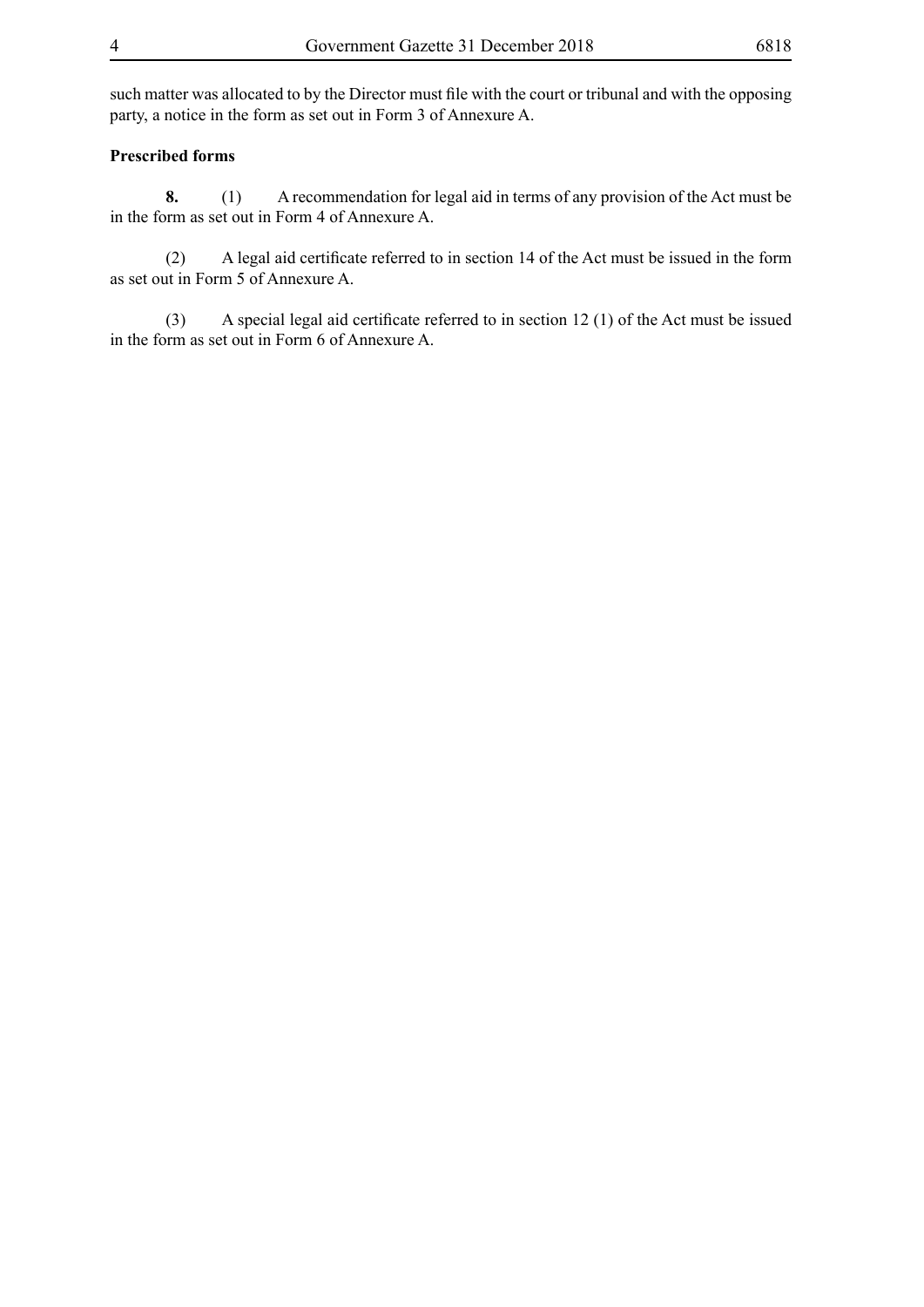## **ANNEXURE "A"** FORMS

FORM 1



**APPLICATION FOR LEGAL AID** (Section 10(3), 11(1) or 22(1) of Act) (Regulation 3)

| $\mathbf{1}$ .   | Surname of applicant                                                                                                  |                                  |                                                         |  |
|------------------|-----------------------------------------------------------------------------------------------------------------------|----------------------------------|---------------------------------------------------------|--|
|                  | First Names                                                                                                           |                                  |                                                         |  |
|                  |                                                                                                                       |                                  |                                                         |  |
| 2.               |                                                                                                                       |                                  |                                                         |  |
|                  |                                                                                                                       |                                  |                                                         |  |
| 3 <sub>1</sub>   |                                                                                                                       |                                  |                                                         |  |
|                  |                                                                                                                       |                                  | in or out of community of property                      |  |
| $\overline{4}$ . | Particulars of dependants:                                                                                            |                                  |                                                         |  |
|                  | Full names                                                                                                            | Age                              | Relationship                                            |  |
|                  | <u> 1989 - Johann Barbara, martin amerikan basar dan basa dan basa dan basa dalam basa dalam basa dalam basa dala</u> | <u> Liberal Communication</u>    | <u> 1989 - Johann Barbara, martin amerikan basal da</u> |  |
|                  |                                                                                                                       |                                  |                                                         |  |
|                  |                                                                                                                       |                                  |                                                         |  |
|                  | <u> 1989 - Andrea Barbara, poeta esperanto-</u>                                                                       | <u> 1990 - Johann Barnett, f</u> |                                                         |  |
| 5.               |                                                                                                                       |                                  |                                                         |  |
|                  |                                                                                                                       |                                  |                                                         |  |
| 6.               |                                                                                                                       |                                  |                                                         |  |
| 7.               | Gross income before deduction in respect of any contribution to a pension fund or tax:                                |                                  |                                                         |  |
|                  | $N\$                                                                                                                  |                                  |                                                         |  |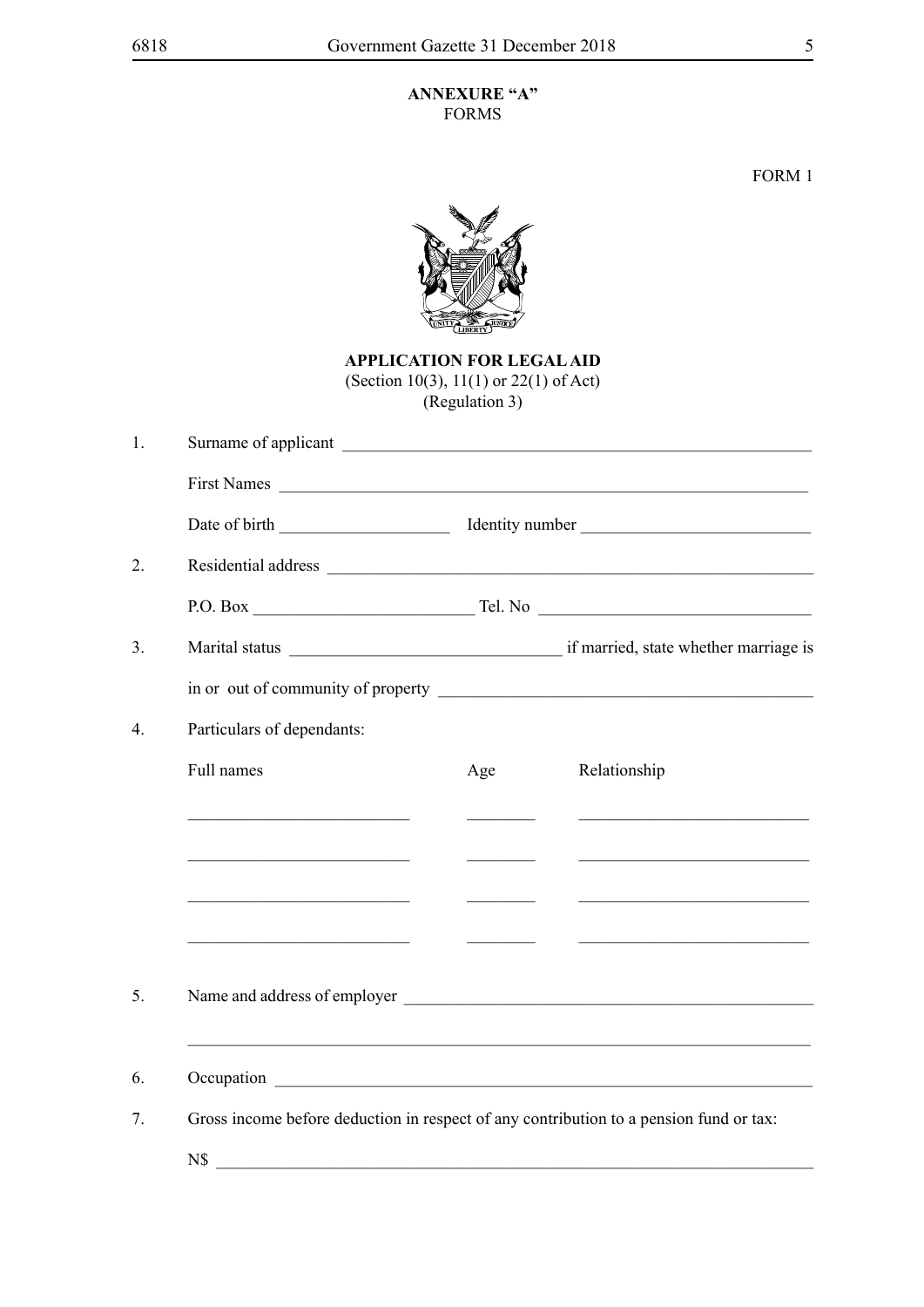|                                                                                                                                                                                              |                                                                                                                                    | Government Gazette 31 December 2018                                                                                   | 6818                                                                                |  |  |
|----------------------------------------------------------------------------------------------------------------------------------------------------------------------------------------------|------------------------------------------------------------------------------------------------------------------------------------|-----------------------------------------------------------------------------------------------------------------------|-------------------------------------------------------------------------------------|--|--|
| (a)                                                                                                                                                                                          |                                                                                                                                    |                                                                                                                       | Amount of monthly contributing to a pension fund: _______________________________   |  |  |
| (b)                                                                                                                                                                                          |                                                                                                                                    | Name of pension fund:                                                                                                 |                                                                                     |  |  |
| (c)                                                                                                                                                                                          | of service?                                                                                                                        |                                                                                                                       | Is membership to such pension fund compulsory in terms of the applicant's condition |  |  |
|                                                                                                                                                                                              | Amount of employee's tax deductible from applicant's salary N\$                                                                    |                                                                                                                       |                                                                                     |  |  |
| Is the applicant subject to any court order to any amount in respect of the maintenance<br>(a)<br>of any other person?                                                                       |                                                                                                                                    |                                                                                                                       |                                                                                     |  |  |
| (b)                                                                                                                                                                                          | If yes, give the name and address of each person in respect of whom the order is<br>effective and the amount payable in each case: |                                                                                                                       |                                                                                     |  |  |
| Name                                                                                                                                                                                         |                                                                                                                                    | Address                                                                                                               | Amount                                                                              |  |  |
|                                                                                                                                                                                              | the control of the control of the control of the control of the control of                                                         | <u> 1989 - Johann Barbara, martin amerikan basar dan berasal dalam basar dalam basar dalam basar dalam basar dala</u> |                                                                                     |  |  |
|                                                                                                                                                                                              | Particulars of immovable property owned by the applicant:                                                                          |                                                                                                                       |                                                                                     |  |  |
|                                                                                                                                                                                              | Description<br>Unencumbered value                                                                                                  |                                                                                                                       |                                                                                     |  |  |
|                                                                                                                                                                                              | <u> 1989 - Johann Stoff, amerikansk politiker (* 1908)</u>                                                                         |                                                                                                                       |                                                                                     |  |  |
| Particulars of movable property of the applicant (excluding any household furniture and any<br>tools or implements used by the applicant for the purpose of his or her trade):               |                                                                                                                                    |                                                                                                                       |                                                                                     |  |  |
| Description                                                                                                                                                                                  |                                                                                                                                    |                                                                                                                       | Estimated unencumbered value                                                        |  |  |
|                                                                                                                                                                                              | <u> 1989 - Johann John Stein, markin fan it ferstjer fan de Amerikaanske kommunister fan it ferstjer fan de Ameri</u>              |                                                                                                                       | <u> 1980 - Johann John Stone, mensk politik fotograf (d. 1980)</u>                  |  |  |
| Particulars of outstanding claims, bills, investments, bonds or other securities in favour of<br>applicant, moneys in a savings or other account with a bank or other financial institution: |                                                                                                                                    |                                                                                                                       |                                                                                     |  |  |
| Institution                                                                                                                                                                                  | Name and address of debtor or                                                                                                      | Particulars                                                                                                           | Amount                                                                              |  |  |
|                                                                                                                                                                                              |                                                                                                                                    |                                                                                                                       |                                                                                     |  |  |
|                                                                                                                                                                                              |                                                                                                                                    |                                                                                                                       |                                                                                     |  |  |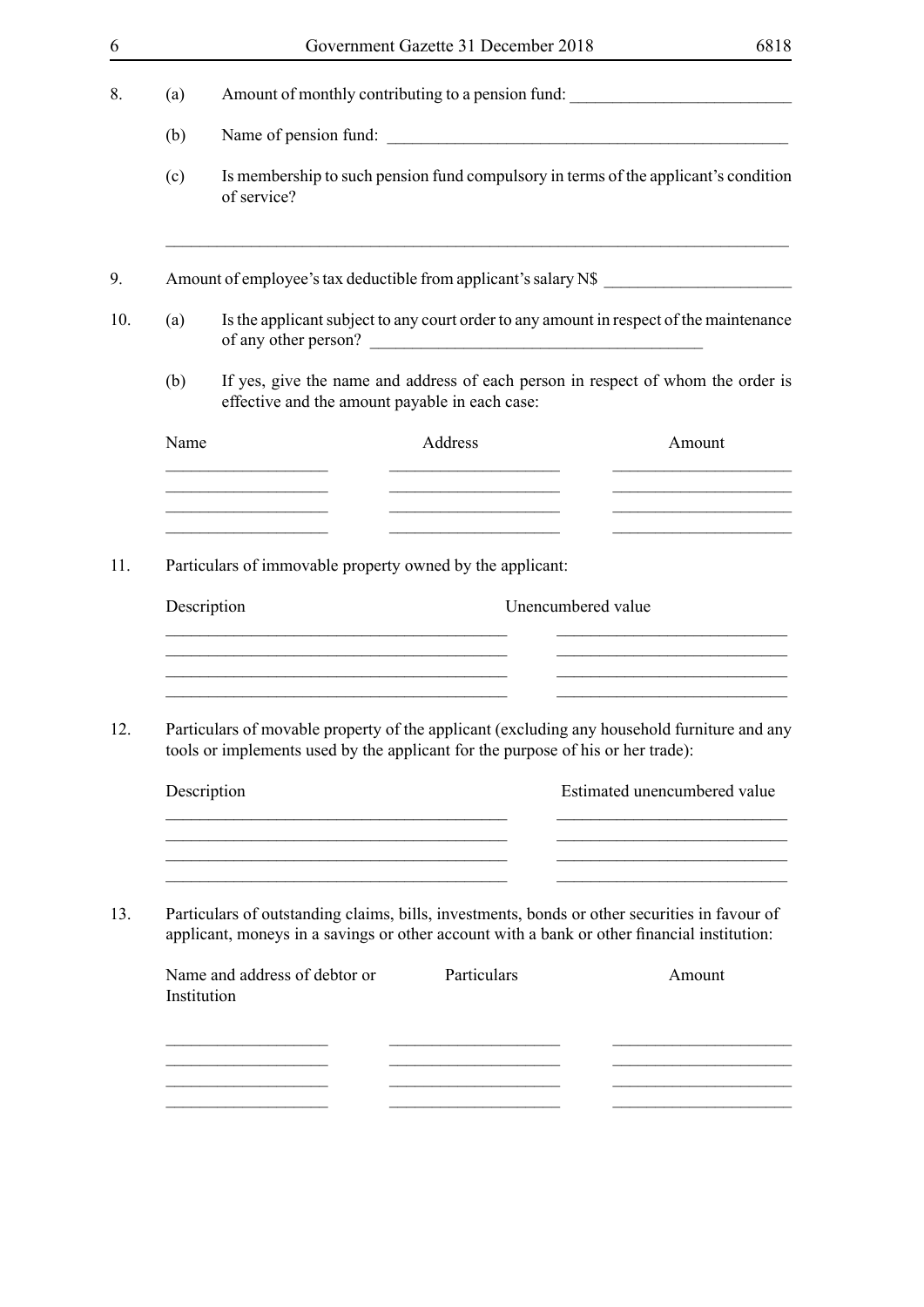| Give particulars of the applicant's legal problem and the nature of legal aid required:                                                                                                                                                                           |
|-------------------------------------------------------------------------------------------------------------------------------------------------------------------------------------------------------------------------------------------------------------------|
|                                                                                                                                                                                                                                                                   |
|                                                                                                                                                                                                                                                                   |
|                                                                                                                                                                                                                                                                   |
|                                                                                                                                                                                                                                                                   |
|                                                                                                                                                                                                                                                                   |
|                                                                                                                                                                                                                                                                   |
|                                                                                                                                                                                                                                                                   |
|                                                                                                                                                                                                                                                                   |
|                                                                                                                                                                                                                                                                   |
|                                                                                                                                                                                                                                                                   |
| Has the applicant been refused a legal aid certificate or a special legal aid certificate for the<br>purpose of this matter?<br>(Yes/No)                                                                                                                          |
| Give details of any legal aid previously granted to the applicant in any other matter:                                                                                                                                                                            |
|                                                                                                                                                                                                                                                                   |
|                                                                                                                                                                                                                                                                   |
| Is the applicant covered by any insurance in respect of this matter? If so, give details:                                                                                                                                                                         |
|                                                                                                                                                                                                                                                                   |
|                                                                                                                                                                                                                                                                   |
|                                                                                                                                                                                                                                                                   |
| (name of applicant)                                                                                                                                                                                                                                               |
| understand that if legal aid is granted that I am, unless exempted by the Director, required to<br>make a contribution to the costs of legal aid;                                                                                                                 |
| undertake to supply such further and additional information as may be required by the<br>Director of Legal Aid in connection with my case, to attend at any legal aid office if and<br>when required, and to supply such evidence of my means as may be required; |

undertake to inform the Director of Legal Aid immediately should the circumstances of my  $(c)$ means change for the better at any time during the course of the proceedings for which I was granted legal aid; and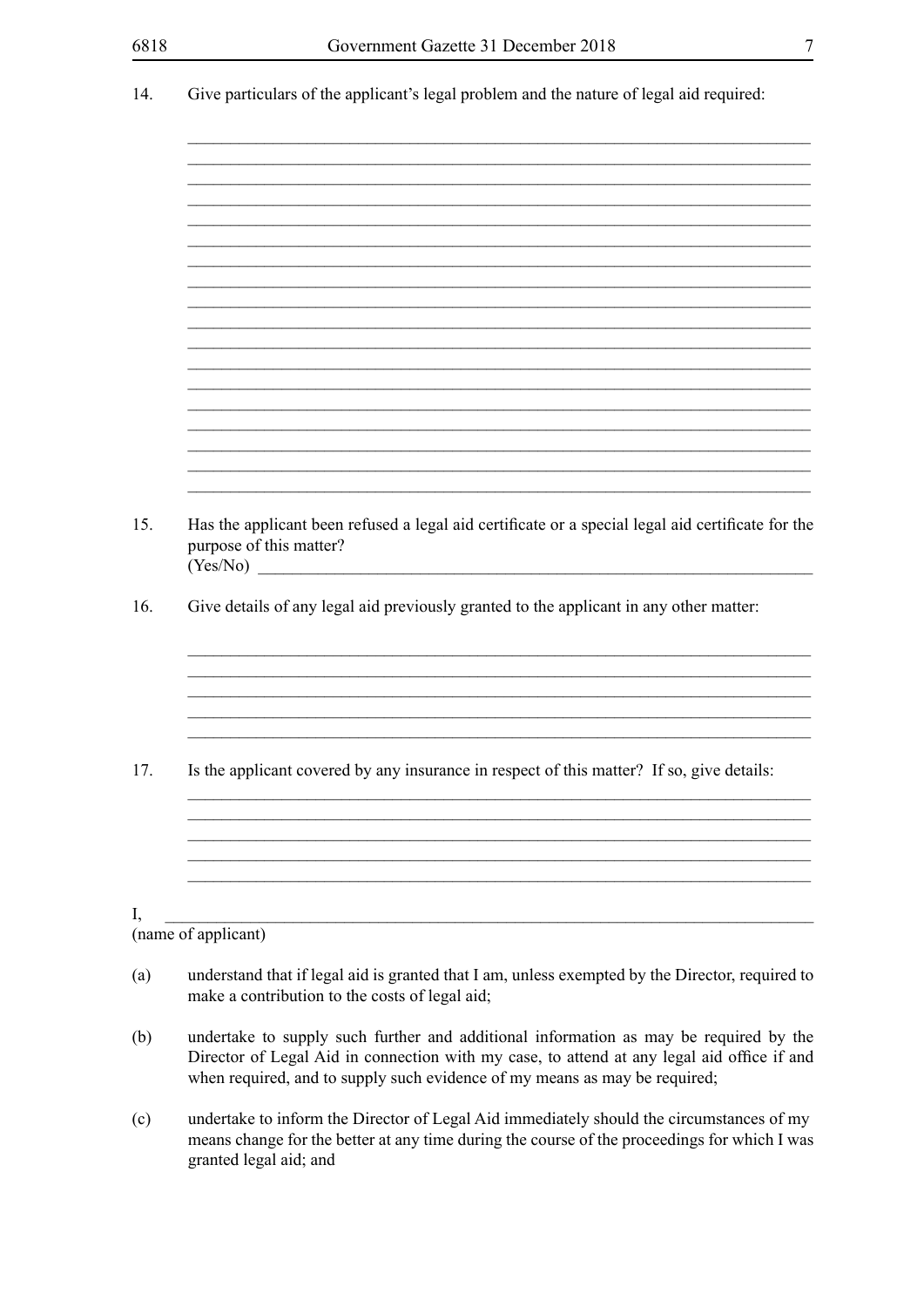(d) declare that all particulars contained in this application are to the best of my knowledge, true and correct.

Signature of applicant

Date \_\_\_\_\_\_\_\_\_\_\_\_\_\_\_\_\_\_\_\_\_\_\_\_\_\_\_\_\_\_\_

\_\_\_\_\_\_\_\_\_\_\_\_\_\_\_\_\_\_\_\_\_\_\_\_\_\_\_\_\_\_\_\_\_\_\_

(FOR THE DIRECTOR'S USE ONLY)

Legal aid refused/granted subject to a contribution of N\$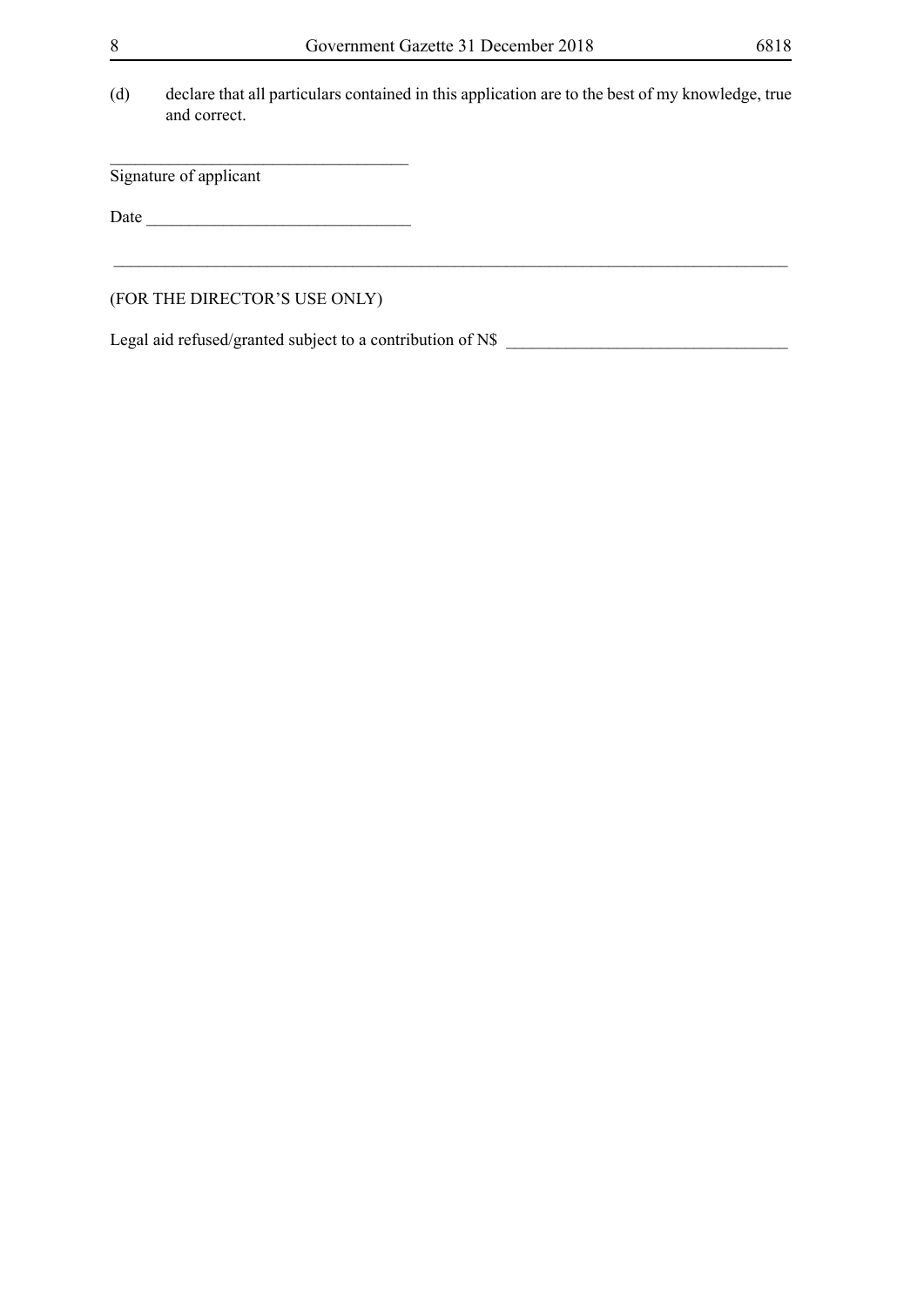

## **NOTICE OF GRANT OF LEGAL AID** (Regulation 6)

## **In the Supreme Court/High Court of Namibia/Magistrates' Court of the District of**

| <b>Tribunal of</b>                                                                                                                                  |  |
|-----------------------------------------------------------------------------------------------------------------------------------------------------|--|
|                                                                                                                                                     |  |
| Versus                                                                                                                                              |  |
| Take notice that legal aid has been granted to<br>(name of legal-aided person) under the Legal Aid Act, 1990 (Act No. 29 of 1990), for the purposes |  |

of the said civil proceedings, with effect from \_\_\_\_\_\_\_\_\_\_\_\_\_\_\_\_\_\_\_\_\_\_\_\_\_\_\_\_\_\_\_\_\_\_\_ (date).

DIRECTOR OF LEGAL AID/ LEGAL AID COUNSEL / LEGAL AISSTANTS / PRACTITIONER**\***

**\*Delete words not applicable**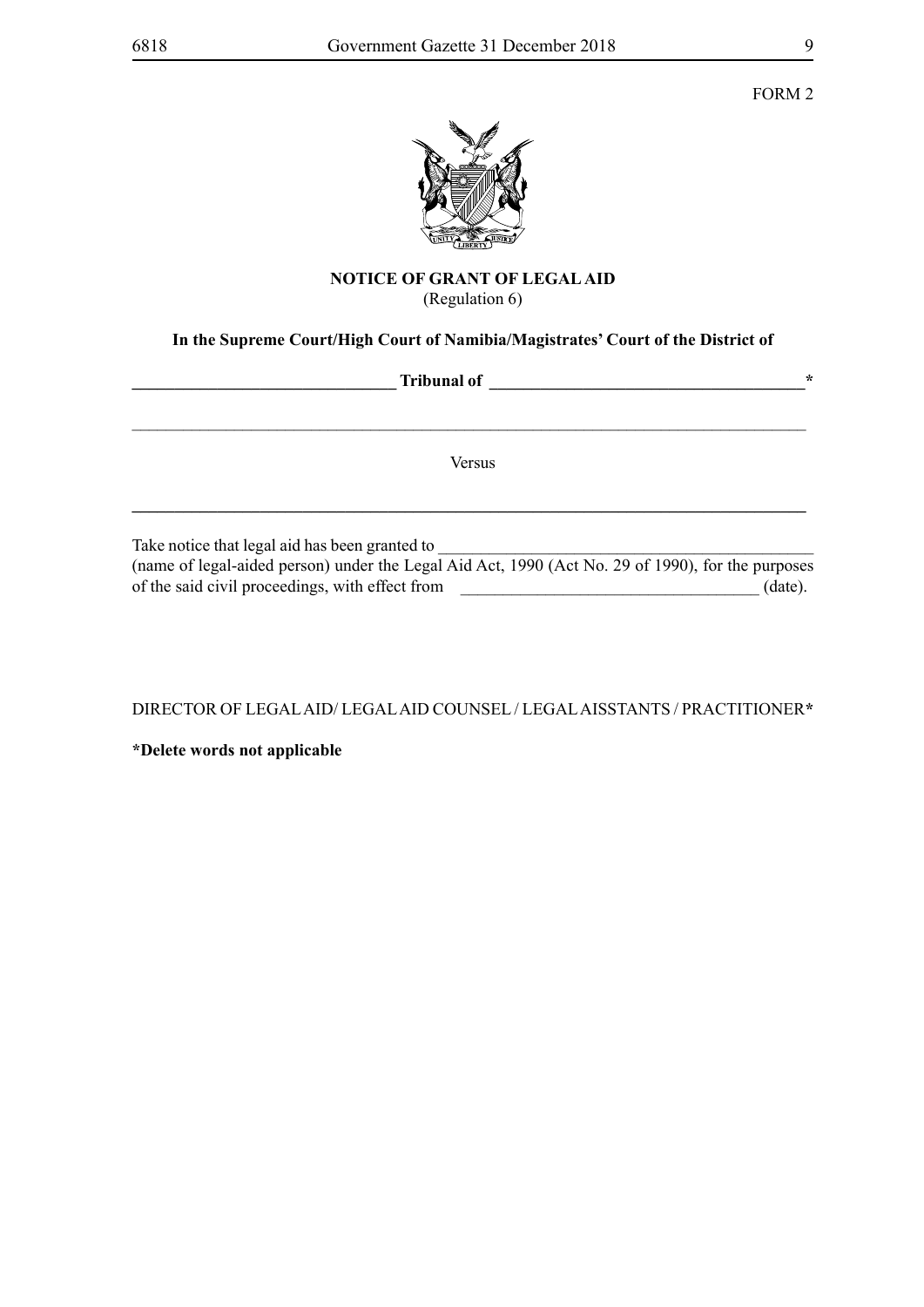FORM 3



## **NOTICE OF TERMINATION OF LEGAL AID** (Regulation 7)

# **In the Supreme Court/High Court of Namibia/Magistrates' Court of the District of**

| /Tribunal of                                                                                                                                             | $\ast$ |
|----------------------------------------------------------------------------------------------------------------------------------------------------------|--------|
|                                                                                                                                                          |        |
| versus                                                                                                                                                   |        |
| Take notice that legal aid which was granted to<br>(name of legal-aided person) for the purposes of the said civil proceedings has been terminated under |        |
| section 20 of the Legal Aid Act, 1990, with effect from<br>(date)                                                                                        |        |

DIRECTOR OF LEGAL AID/PRACTITIONER**\***

**\*Delete words not applicable**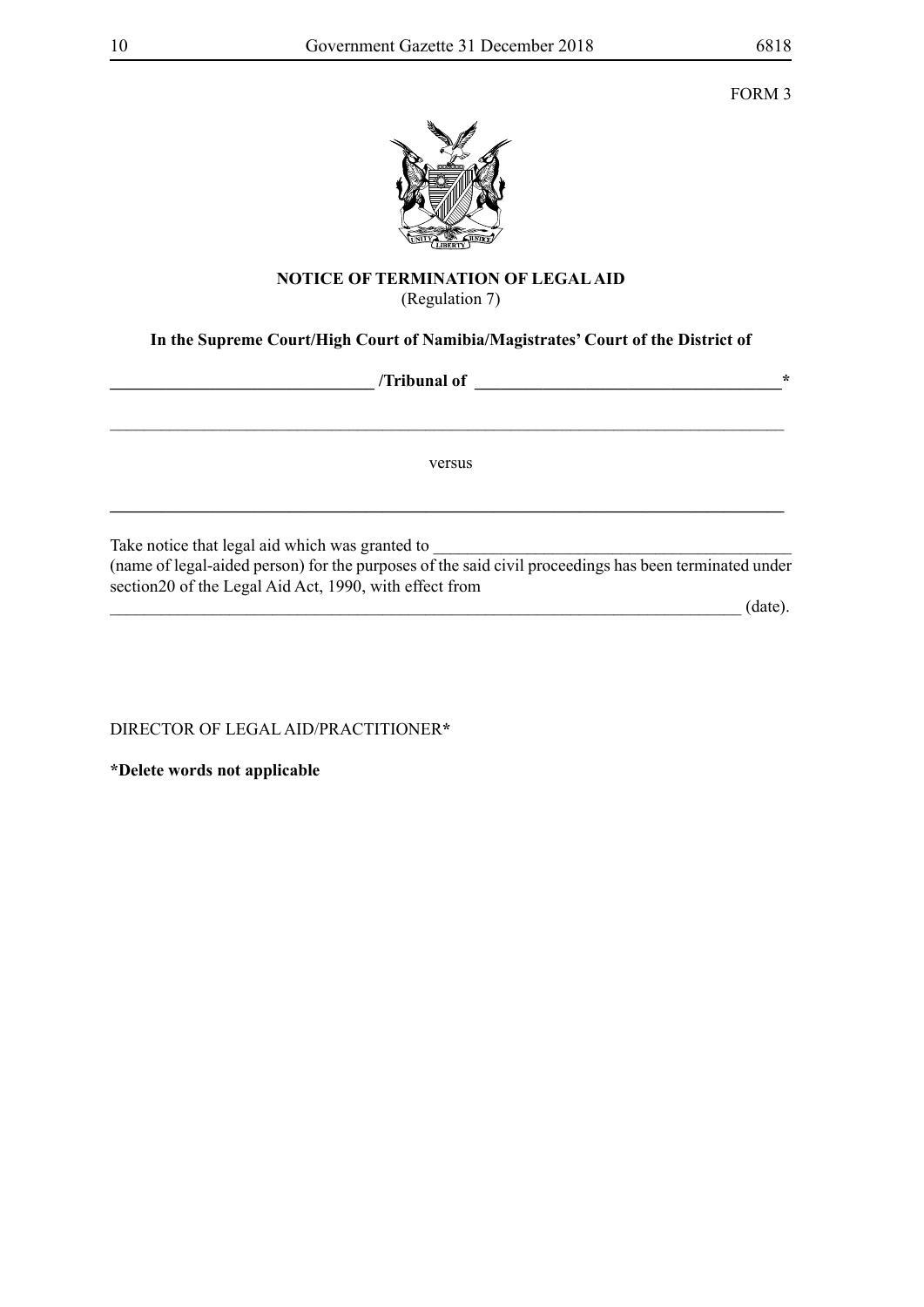

# **RECOMMENDATION FOR LEGAL AID**

(Section  $8(1)$  or  $9(1)$  of Act)

| <b>Criminal Case No.</b> The same of the same of the same of the same of the same of the same of the same of the same of the same of the same of the same of the same of the same of the same of the same of the same of the same o |  |  |  |
|-------------------------------------------------------------------------------------------------------------------------------------------------------------------------------------------------------------------------------------|--|--|--|
|                                                                                                                                                                                                                                     |  |  |  |
| <b>THE STATE</b>                                                                                                                                                                                                                    |  |  |  |
| versus                                                                                                                                                                                                                              |  |  |  |
| To:                                                                                                                                                                                                                                 |  |  |  |
| I declare that the Court is of the opinion that<br>(name of accused), who is charged with the offence of<br>has insufficient means to enable him/her* to engage a practitioner to represent him/her*.                               |  |  |  |
|                                                                                                                                                                                                                                     |  |  |  |
| $*(a)$<br>has been committed for trial before the High Court:                                                                                                                                                                       |  |  |  |
| $*(b)$                                                                                                                                                                                                                              |  |  |  |
| $*(c)$<br>is due to appear at a preparatory examination in the ___________________________(court);                                                                                                                                  |  |  |  |
| I recommend in terms of section $8(1)$ /9(1)(a) /9(1)(b) * that legal aid be granted to the accused for<br>the purposes of the trial/preparatory examination. *                                                                     |  |  |  |
|                                                                                                                                                                                                                                     |  |  |  |
| <u> 1989 - Johann Stoff, deutscher Stoffen und der Stoffen und der Stoffen und der Stoffen und der Stoffen und der</u>                                                                                                              |  |  |  |
|                                                                                                                                                                                                                                     |  |  |  |

**\*Delete words/paragraphs not applicable**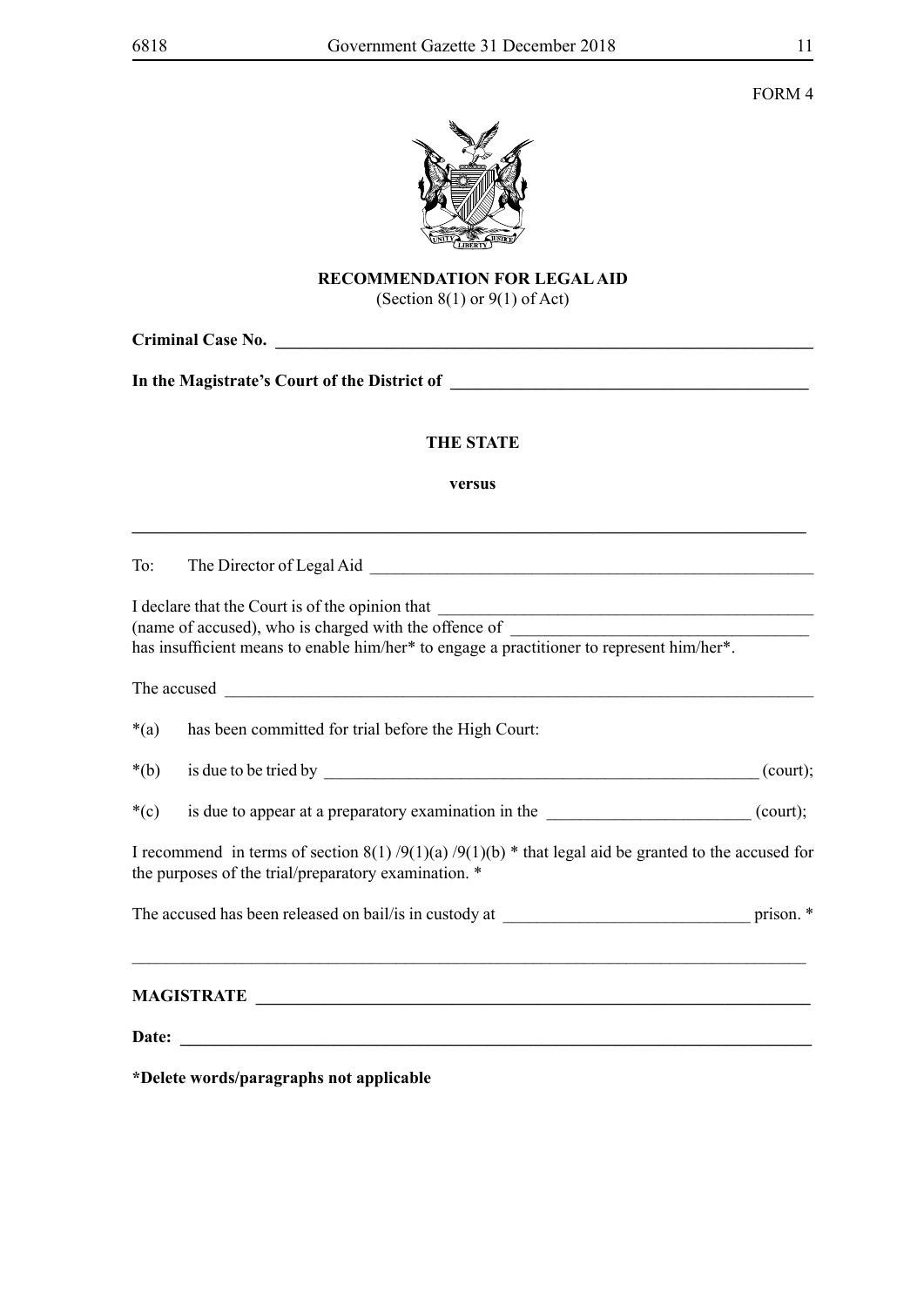**\_\_\_\_\_\_\_\_\_\_\_\_\_\_\_\_\_\_\_\_\_\_\_\_\_\_\_\_\_\_\_\_\_\_\_\_\_\_\_\_\_\_\_\_\_\_\_\_\_\_\_\_\_\_\_\_\_\_\_\_\_\_\_\_\_\_\_\_\_\_\_\_\_\_\_\_\_\_\_**



**LEGAL AID CERTIFICATE** (Section 14 of Act)

**Criminal Case/Civil Case\* No. \_\_\_\_\_\_\_\_\_\_\_\_\_\_\_\_\_\_\_\_\_\_\_\_\_\_\_\_\_\_\_\_\_\_\_\_\_\_\_\_\_\_\_\_\_\_\_\_\_\_\_\_\_**

In the Supreme Court/High Court\* of Namibia **Lietuan Courting the Supreme Court** 

 $\bf{versus}$ 

**\_\_\_\_\_\_\_\_\_\_\_\_\_\_\_\_\_\_\_\_\_\_\_\_\_\_\_\_\_\_\_\_\_\_\_\_\_\_\_\_\_\_\_\_\_\_\_\_\_\_\_\_\_\_\_\_\_\_\_\_\_\_\_\_\_\_\_\_\_\_\_\_\_\_\_\_\_\_\_**

**To: The Director of Legal Aid Ministry of Justice**

**(name of party to appeal) who is a party to an appeal to be heard by this Court, is not legally represented. I am of the opinion that a legal question of public importance is likely to arise in the appeal and therefore issue this certificate under section 14 of the Legal Aid Act, 1990.**

**\_\_\_\_\_\_\_\_\_\_\_\_\_\_\_\_\_\_\_\_\_\_\_\_\_\_\_\_\_\_\_\_\_\_\_\_\_\_\_\_\_\_\_\_\_\_\_\_\_\_\_\_\_\_\_\_\_\_\_\_\_\_\_\_\_\_\_\_\_\_\_\_\_\_\_\_\_\_\_** 

The accused has been released on bail/ is in custody at the **\_\_\_\_\_\_\_\_\_\_\_\_\_\_\_\_\_\_\_\_\_\_\_\_\_\_\_\_\_\_** prison\*

**\_\_\_\_\_\_\_\_\_\_\_\_\_\_\_\_\_\_\_\_\_\_\_\_\_\_\_\_\_\_\_\_\_\_\_\_\_\_\_\_\_\_\_\_\_\_\_\_\_\_\_\_\_\_\_\_\_\_\_\_\_\_\_\_\_\_\_\_\_\_\_\_\_\_\_\_\_\_\_ \_\_\_\_\_\_\_\_\_\_\_\_\_\_\_\_\_\_\_\_\_\_\_\_\_\_\_\_\_\_\_\_\_\_\_\_\_\_\_\_\_\_\_\_\_\_\_\_\_\_\_\_\_\_\_\_\_\_\_\_\_\_\_\_\_\_\_\_\_\_\_\_\_\_\_\_\_\_\_**

**\_\_\_\_\_\_\_\_\_\_\_\_\_\_\_\_\_\_\_\_\_\_\_\_\_\_\_\_\_\_\_\_\_\_\_\_\_\_\_\_\_\_\_\_\_\_\_\_\_\_\_\_\_\_\_\_\_\_\_\_\_\_\_\_\_\_\_\_\_\_\_\_\_\_\_\_\_\_\_**

**JUDGE \_\_\_\_\_\_\_\_\_\_\_\_\_\_\_\_\_\_\_\_\_\_\_\_\_\_\_\_\_\_\_\_\_\_\_\_\_\_\_\_\_\_\_\_\_\_\_\_\_\_\_\_\_\_\_\_\_\_\_\_\_\_\_\_\_\_\_\_\_\_\_\_**

Date: \_\_\_\_\_\_\_\_\_\_\_\_\_\_\_\_\_\_\_\_\_\_\_\_\_\_\_\_\_\_\_\_\_\_\_\_\_\_\_\_\_\_\_\_\_\_\_\_\_\_\_\_\_\_\_\_\_\_\_\_\_\_\_\_\_\_\_\_\_\_\_\_\_

**\*Delete words/paragraphs not applicable**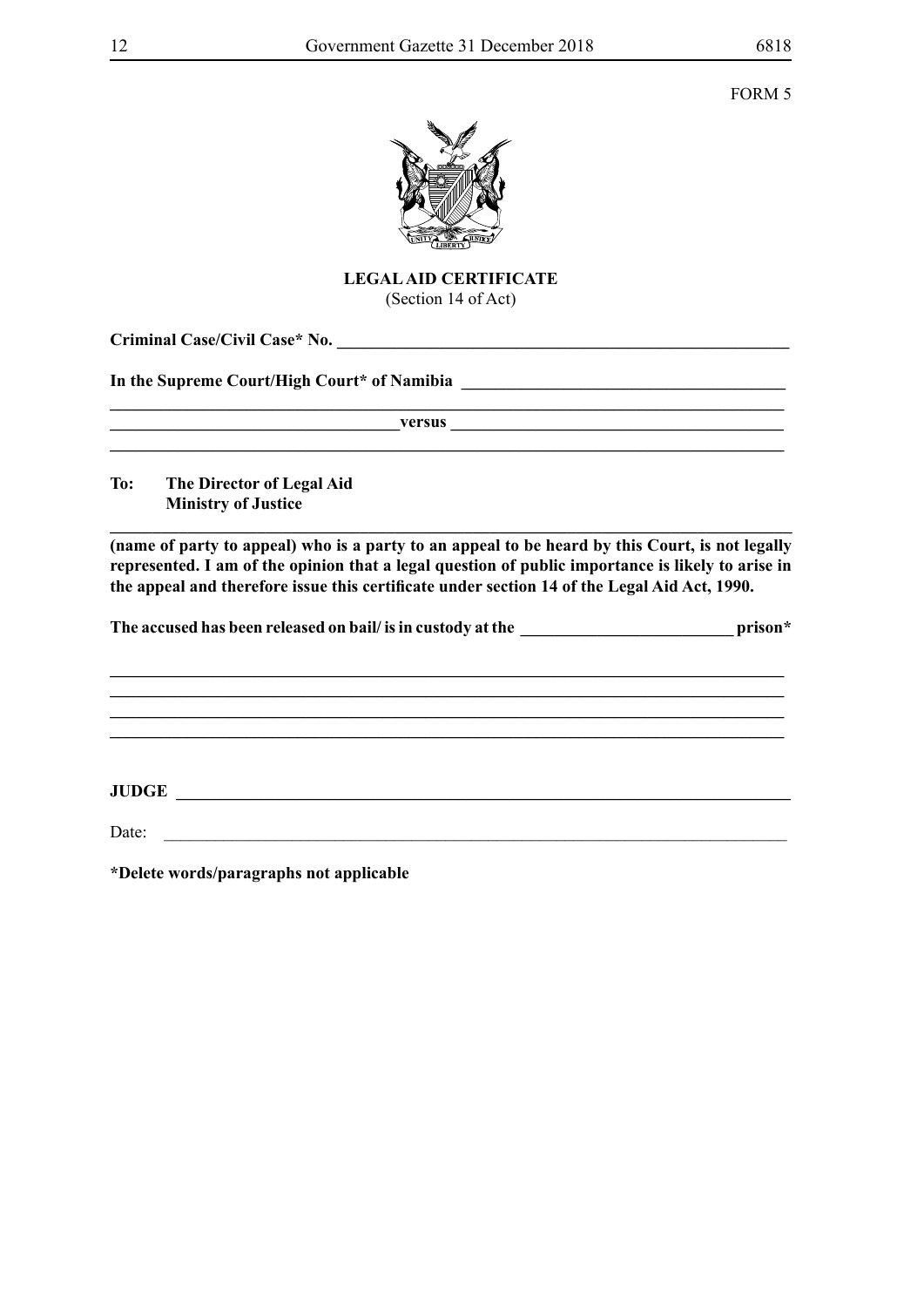FORM 6



# **SPECIAL LEGAL AID CERTIFICATE**

(Section 12 of Act)

**\_\_\_\_\_\_\_\_\_\_\_\_\_\_\_\_\_\_\_\_\_\_\_\_\_\_\_\_\_\_\_\_\_\_\_\_\_\_\_\_\_\_\_\_\_\_\_\_\_\_\_\_\_\_\_\_\_\_\_\_\_\_\_\_\_\_\_\_\_\_\_\_\_\_\_\_\_\_\***

**Civil Case No. \_\_\_\_\_\_\_\_\_\_\_\_\_\_\_\_\_\_\_\_\_\_\_\_\_\_\_\_\_\_\_\_\_\_\_\_\_\_\_\_\_\_\_\_\_\_\_\_\_\_\_\_\_\_\_\_\_\_\_\_\_\_\_\_\_\_**

In Supreme Court/High Court of Namibia/Magistrate Court of the District of

 $versus$ 

**\_\_\_\_\_\_\_\_\_\_\_\_\_\_\_\_\_\_\_\_\_\_\_\_\_\_\_\_\_\_\_\_\_\_\_\_\_\_\_\_\_\_\_\_\_\_\_\_\_\_\_\_\_\_\_\_\_\_\_\_\_\_\_\_\_\_\_\_\_\_\_\_\_\_\_\_\_\_\_**

**\_\_\_\_\_\_\_\_\_\_\_\_\_\_\_\_\_\_\_\_\_\_\_\_\_\_\_\_\_\_\_\_\_\_\_\_\_\_\_\_\_\_\_\_\_\_\_\_\_\_\_\_\_\_\_\_\_\_\_\_\_\_\_\_\_\_\_\_\_\_\_\_\_\_\_\_\_\_\_**

**To:** The Director of Legal Aid Ministry of Justice

 $\Box$  (name). who is a party in civil proceedings before this Court in which the State is a party and is not legally represented.

\_\_\_\_\_\_\_\_\_\_\_\_\_\_\_\_\_\_\_\_\_\_\_\_\_\_\_\_\_\_\_\_\_\_\_\_\_\_\_\_\_\_\_\_\_\_\_\_\_\_\_\_\_\_\_\_\_\_\_\_\_\_\_\_\_\_\_\_\_\_\_\_\_\_\_\_\_\_\_

I am of the opinion that it is in the interest of justice that he/she\* should be represented by a practitioner other than the Directorate of Legal Aid, and that he/she\* has insufficient means to enable him/her\* to engage a practitioner to represent him/her\* and therefore issue this certificate under section 12(1) of the Legal Aid Act, 1990.

I hereby \_\_\_\_\_\_\_\_\_\_\_\_\_\_\_\_\_\_\_\_\_\_\_\_\_\_\_\_\_\_\_\_\_\_\_\_\_\_\_\_\_\_\_\_\_\_\_\_\_\_\_\_\_\_\_\_\_\_\_\_\_\_\_\_\_\_\_\_\_\_\_\_

| (a) | undersection $12(3)$ of the Legal Aid Act, 1990, designate<br>(name/s of practitioner/s) with his/her/their* consent, to represent the said person; |
|-----|-----------------------------------------------------------------------------------------------------------------------------------------------------|
| (b) | under section $12(4)$ of the said Act order the said person to contribute the amount of                                                             |

\_\_\_\_\_\_\_\_\_\_\_\_\_\_\_\_\_\_\_\_\_\_\_\_\_\_\_\_\_\_\_\_\_\_\_\_\_\_\_\_\_\_\_\_\_\_\_\_\_\_\_\_\_\_\_\_\_\_\_\_\_\_\_\_\_\_\_\_\_\_\_\_\_\_\_\_\_\_\_

N\$ to the costs of the legal aid afforded to him/her. \*\*

## **JUDGE/MAGISTRATE\***

**Date \_\_\_\_\_\_\_\_\_\_\_\_\_\_\_\_\_\_\_\_\_\_\_\_\_\_\_\_\_\_\_\_\_\_\_\_\_\_\_\_\_\_\_\_\_\_\_\_\_\_\_\_\_\_\_\_\_\_\_\_\_\_\_\_\_\_\_\_\_\_\_\_\_\_\_**

**\*Delete words/paragraphs not applicable**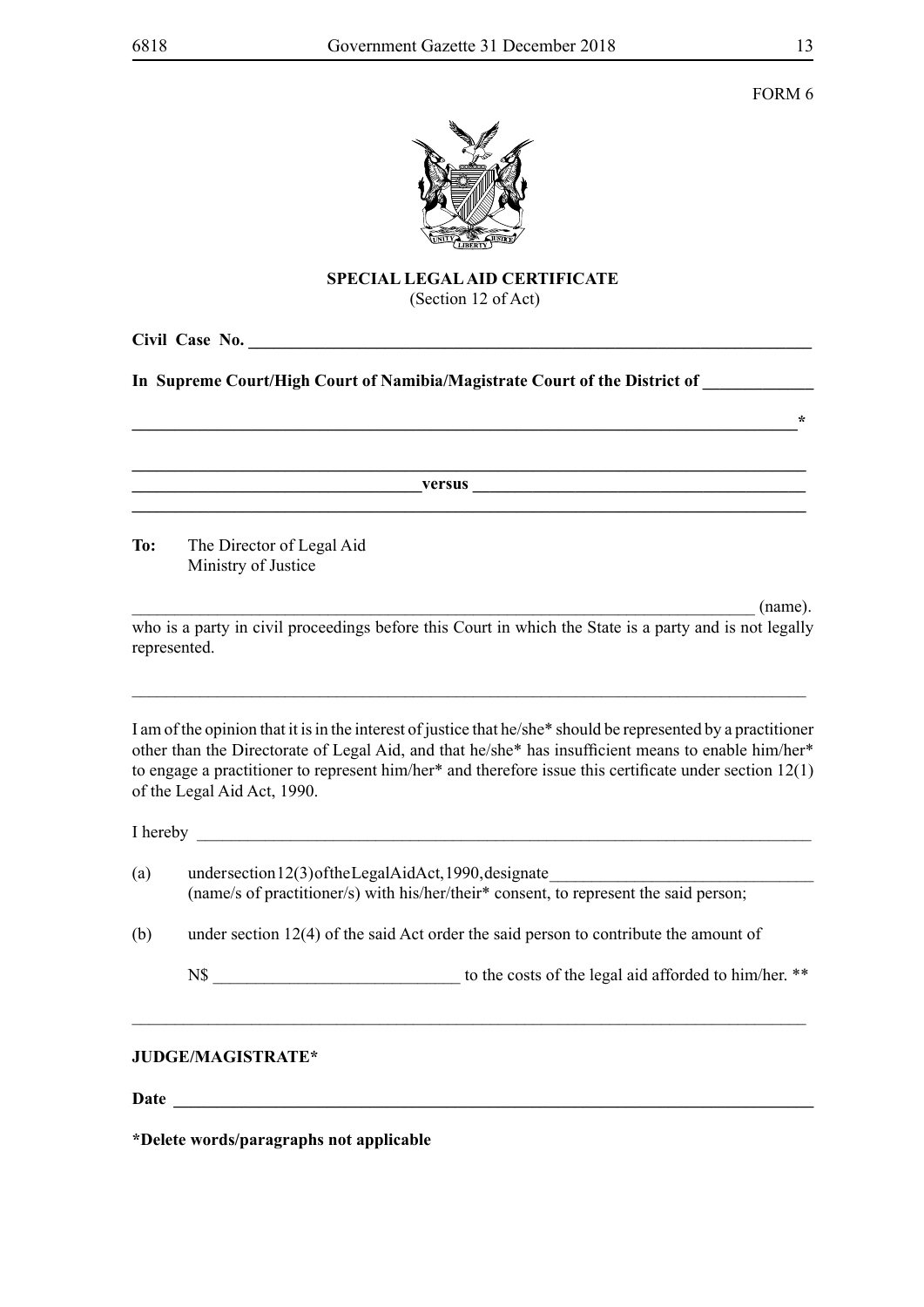## **ANNEXURE "B"**



## FEES PAYABLE TO LEGAL PRACTITIONERS (Regulation 5)

## **No reservation fees**

**1.** A legal practitioner may claim one full day fee where he or she actually appears before a court and the matter is postponed without any proceedings being held or after proceedings have been held. No fee is payable for non-appearance.

## **Allowance and incidental expenses**

**2.** (1) A daily subsistence allowance of N\$1 000 maximum, including accommodation payable on submission of proof of payment.

- (2) Transport allowance: N\$4 per kilometre.
- (3) No payment may be claimed for travelling time.

## **Appearance at criminal trial in the High Court**

**3.** A practitioner may in respect of all services rendered be remunerated in accordance with the scale of fees as follows:

- (a) An all-inclusive first full day fee of N\$5 000.
- (b) An all-inclusive second and subsequent full day/days fee of N\$2 500.
- (c) Same tariff as in paragraphs (a) and (b) will apply in respect of bail applications.
- (d) Postponement for any reason, during pre-trial stage N\$300 per hour.

## **Appeals**

**4.** (1) Where a legal practitioner takes a matter on appeal to the High Court the following fees may be claimed by such legal practitioner:

- (a) All-inclusive N\$7 500 per appeal where the legal practitioner represented the appellant in the court *a quo.*
- (b) All-inclusive N\$7 500 per appeal plus N\$7-50 per page for perusal of the record where the legal practitioner did not represent the appellant in the court *a quo*.

(2) Where a legal practitioner applies for leave to appeal to the Supreme Court the following fees may be claimed by such legal practitioner:

(a) All-inclusive N\$2 500 per application where the practitioner represented the appellant in the court *a quo*.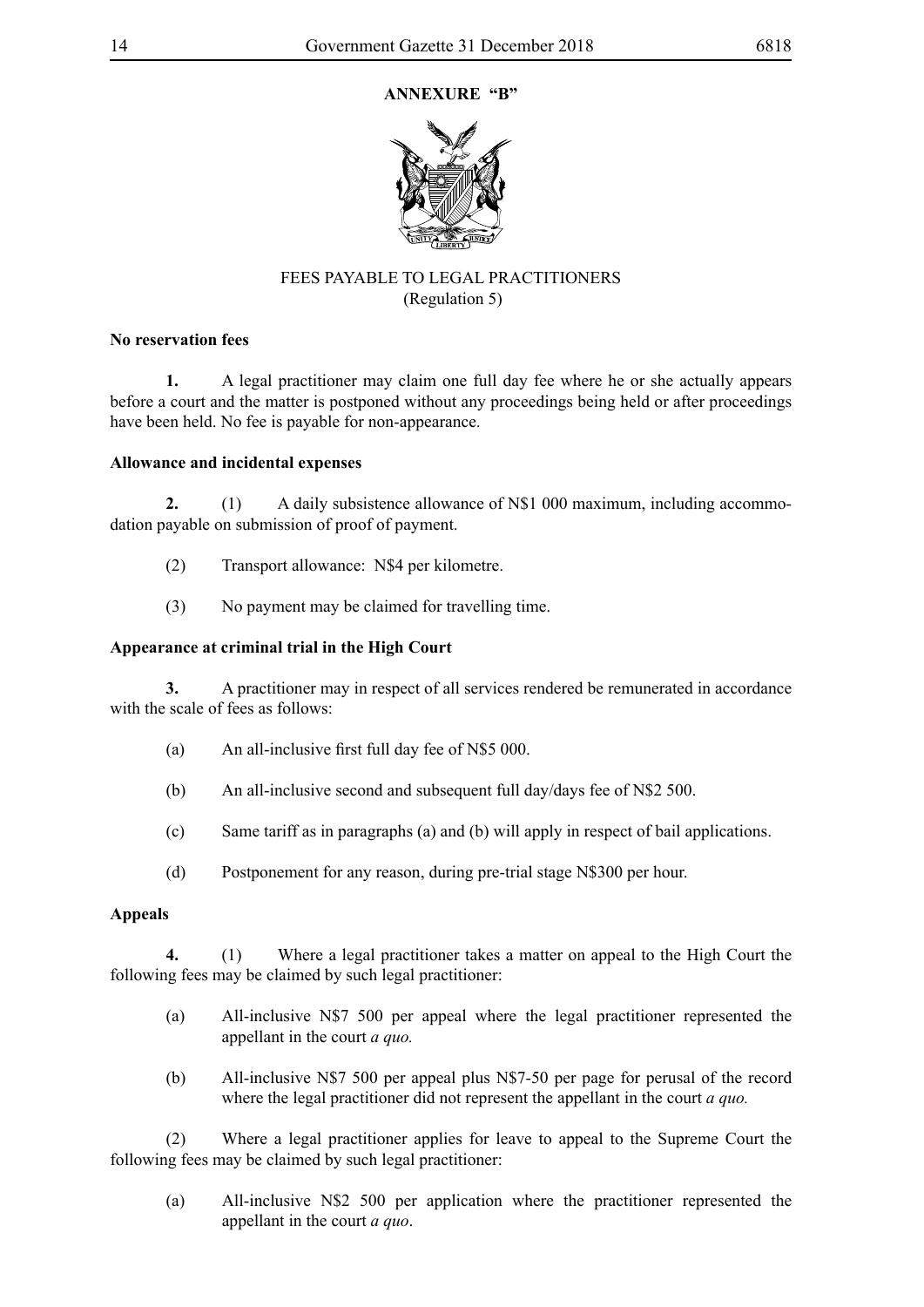(b) All-inclusive N\$2 500 per application plus N\$7-50 per page for perusal of the record where the legal practitioner did not represent the appellant in the court *a quo*.

(3) Where a legal practitioner petitions to the Supreme Court the following fees may be claimed by such legal practitioner:

- (a) All-inclusive N\$2 500 per application where the practitioner represented the appellant in the court *a quo*.
- (b) All-inclusive N\$2 500 per application plus N\$7-50 per page for perusal of the record where the legal practitioner did not represent the appellant in the court *a quo.*

(4) Where a legal practitioner takes a matter on appeal to the Supreme Court the following fees may be claimed by such legal practitioner:

- (a) All-inclusive N\$10 000 per appeal where the practitioner represented the appellant in the court *a quo*.
- (b) All-inclusive N\$10 000 per appeal plus N\$7-50 per page for perusal of the record where the legal practitioner did not represent the appellant in the court *a quo.*

## **Criminal cases in lower courts**

**5.** (1) Where a legal practitioner appears at trial in a Regional Court the following fees may be claimed by such legal practitioner:

- (a) An all-inclusive first full day fee of N\$4 000.
- (b) An all-inclusive second and subsequent full day fee of N\$1 700.
- (c) Same tariff as in paragraphs (a) and (b) will apply in respect of bail applications

(2) Where a legal practitioner appears at trial in a District Court the following fees may be claimed by such legal practitioner:

- (a) An all-inclusive first full day fee of N\$2 500.
- (b) An all-inclusive second and subsequent full day fee of N\$1 200.
- (c) Same fees as in paragraphs (a) and (b) will apply in respect of bail applications

(3) Where a legal practitioner postpones a case the following fees may be claimed by such legal practitioner:

- (a) Postponement by actual appearance N\$250.
- (b) Postponement by telephone or any other communication N\$150.

(4) A legal practitioner may claim the following fees for plea proceedings including sections 112 and 119 of Criminal Procedure Act, 1977 (Act No. 51 of 1977):

- (a) For a section 112 plea: an all-inclusive fee of N\$2 500.
- (b) For a section 119 plea: an all-inclusive fee of N\$500.